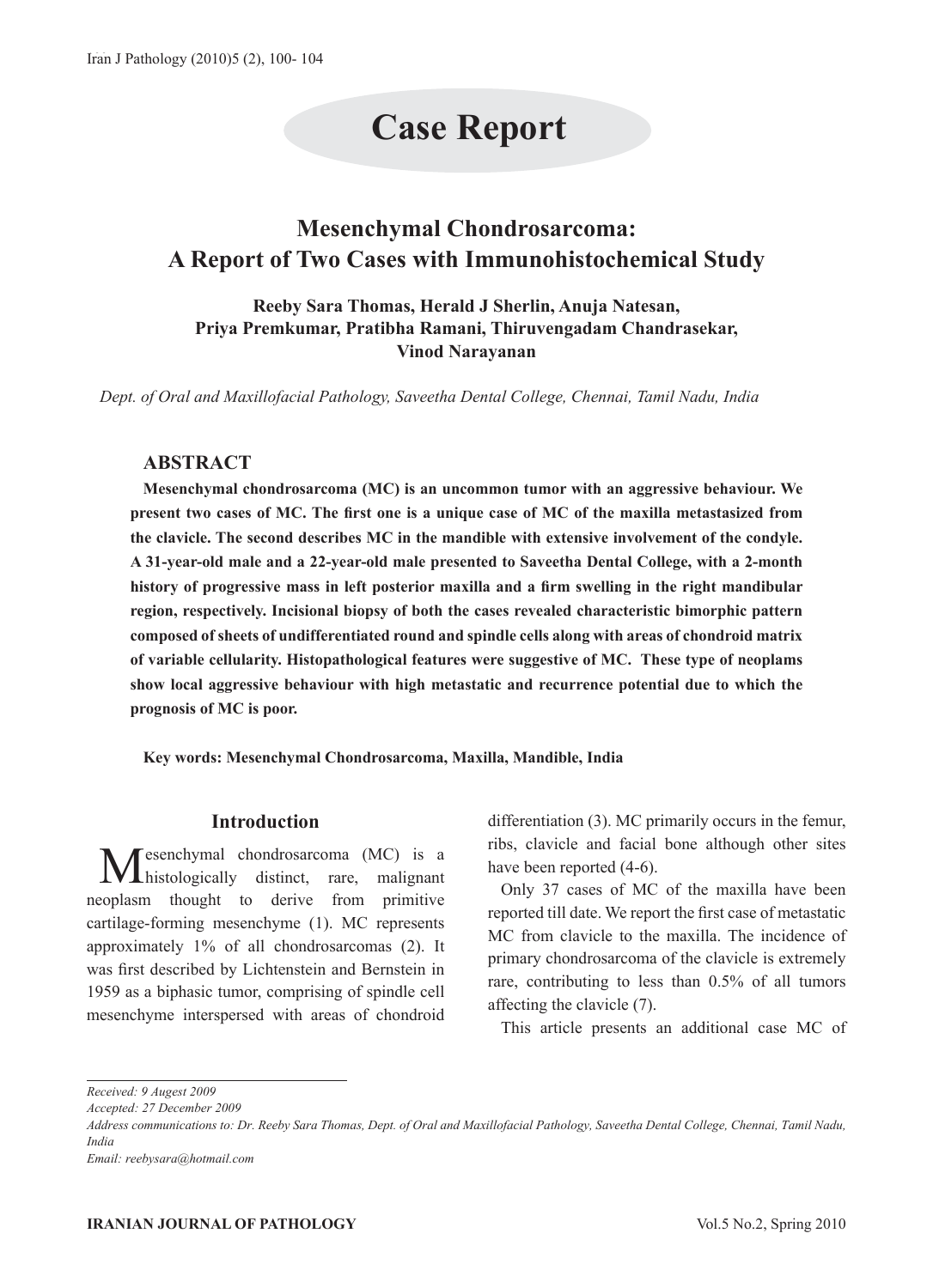mandible, which is unique because of its extensive involvement including the condyle.

# **Case Report**

# *Case 1:*

A 31 year old Indian male reported to the out -patient department of Saveetha Dental College, with a chief complaint of swelling and pain in relation to the left posterior maxilla for the past 2 months. History revealed that the swelling was insiduous in onset with gradual progression to the present state accompanied with pain and difficutly in swallowing. Patient reportedly underwent surgery 5 months prior for chondrosarcoma of the left clavicle.

Clinical examination revealed a firm swelling measuring approximately 6cm  $\times$  4cm in size extending from the left maxillary premolar region into the tuberosity and soft palate.The swelling was well defined, lobulated, covered by a greyish white slough and tender on palpation (Fig. 1). Computerised tomography (CT) scan revealed a  $5.3cm \times 6.2cm \times 6cm$ radiolucent mass with specks of radiopacites eroding the posterior maxillary wall. Tumour infiltration into the retromaxillary region, pterygoid musculature and lateral wall of the nose was evident. This radiographic appearance suggested a high grade malignancy. An incisional biopsy revealed characteristic bimorphic pattern composed of sheets of undifferentiated round and spindle cells along with areas of chondroid matrix of variable cellularity. Cells of chondroid differentiation exhibited both nuclear and cytoplasmic pleomorphism, hyperchromasia along with numerous abnormal mitotic figures. Areas of ossification were also evident (Fig. 2). Immunohistochemical analysis of sections was performed using antibodies against S100 and Vimentin (Biogenex, San Ramon, Ca, USA). S100 was positive for the malignant chondrocytes within the chondroid matrix (Fig. 3). The mesenchymal areas around the chondroid matrix showed strong positivity to vimentin. Histopathological features were suggestive of Mesenchymal Chondrosarcoma. Correlating with the past surgical history and clinical findings, a final diagnosis of Mesenchymal Chondrosarcoma of maxilla metastasized from clavicle was made. Patient declined treatment due to personal reasons.



**Fig. 1:** Intraoral picture showing a lobulated swelling extending from left second premolar region to the soft palate.



**Fig. 2:** Tumor mass composed of sheets of undifferentiated pleomorphic cells within a chondroid matrix (H&E staining  $\times$ 100)



**Fig. 3:** IHC showing malignant chondrocytes with S100 positivity.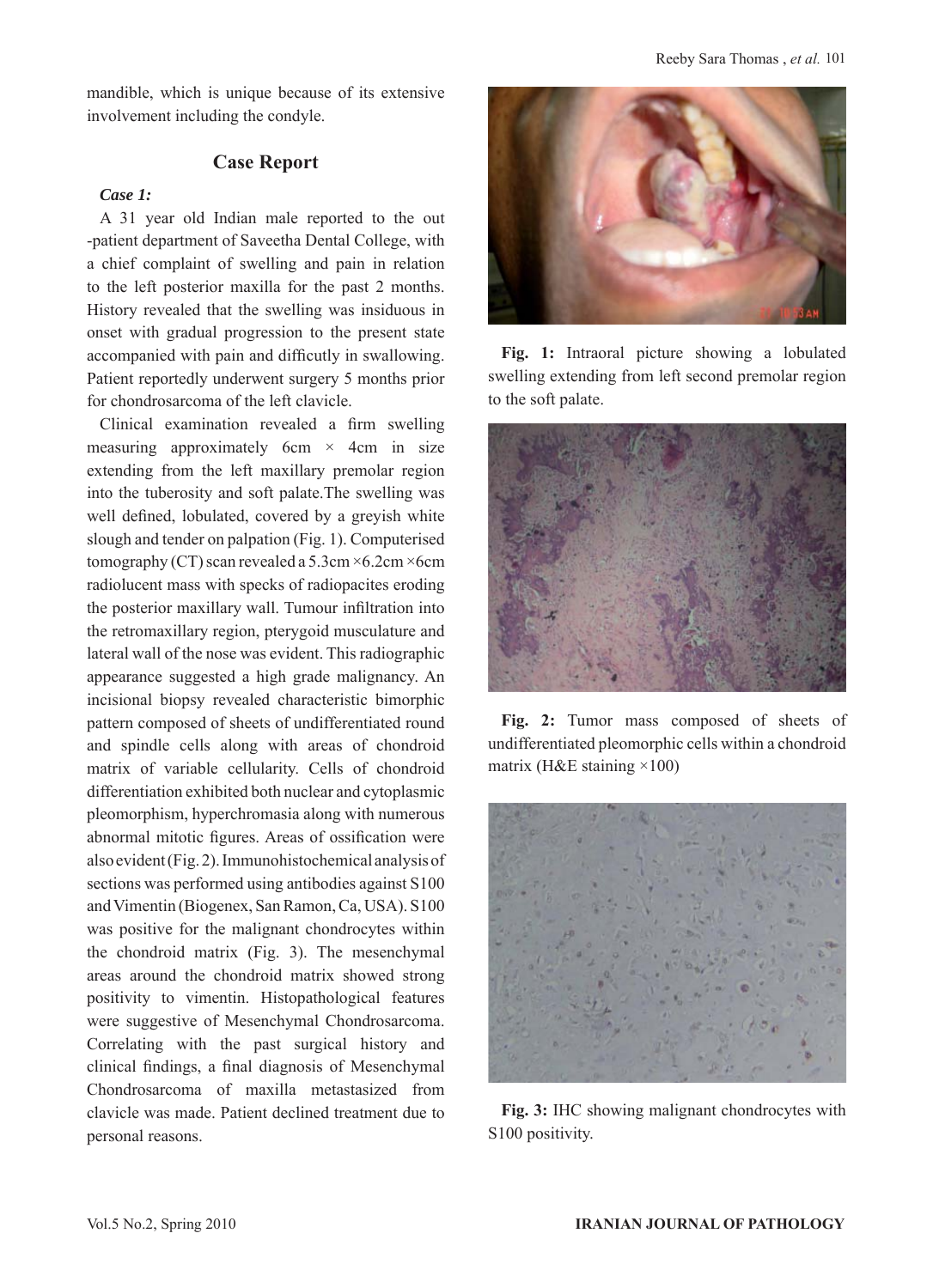#### 102 **Mesenchymal Chondrosarcoma: A Report of Two Cases with...**

# *Case 2:*

A 22 year old Indian male presented to the outpatient department of Saveetha Dental College, with a 2 month history of swelling and numbness in the right mandibular region. Extra-oral examination revealed a swelling measuring 7cm ×6cm in size. It extended superiorly, 2cm below the outer canthus of the right eye and inferiorly to the lower border of the mandible. Anteriorly the swelling extended 2cm from the angle of the mouth and posteriorly, 3cm from the tragus of the ear. Marked facial asymmtery along with bicortical expansion was noted on the right side. On palpation, swelling was tender and firm in consistency. Right mandibular nerve paresthesia along with submandibular and cervical lymphadenopathy was detected. Intraorally, on inspection the swelling, extended from the right mandibular premolar region to the retromolar region. The swelling appeared diffuse but lobulated with an ulcerated surface and measured 5cm× 5cm in size. The swelling was bony hard in consistency and tender on palpation. CT scan revealed a massive radiolucent lesion with dispersed radiopacities in the bone presenting as sun burst appearance on the right side of the ramus of the mandible extending into the condyle. The lesion measured  $5cm \times 4.3cm \times 5.7cm$  in size (Fig. 4). An incisional biopsy revealed a bimorphic pattern composed of fields of chondroid matrix along with sheets of undifferentiated round and spindle cells. The nuclei of chondrocytes was large and pleomorphic with numerous mitotic figures. Histopathological features were suggestive of MC. Immunohistochemical analysis of the tumor cells revealed positivity for vimentin and S-100.



**Fig. 4:** CT scan showing radiolucent lesion with dispersed radio-opacities and sunburst pattern on the right side of mandible

The patient underwent hemimandibulectomy followed by reconstruction using iliac graft. Grossly the resected specimen measured  $7.2 \text{cm} \times 6.4 \text{cm}$ . It was brownish white in colour, nodular and firm in consistency. The excisional biopsy was consistent with the report of MC. Considering the sparse chondroid matrix and increased cellularity, large & pleomorphic nuclei with prominent nucleoli, and the presence of numerous mitotic figures, a final diagnosis of Mesenchymal Chondrosarcoma, Grade III was made.

# **Discussion**

MC is an uncommon but characteristic malignant tumour first descibed by Lichenstein and Bernstein (3). MC is a rare subtype of chondrosarcoma that constitutes 1% of all chondrosarcomas (6). Three percent to 25% of all skeletal MC occur in the maxillofacial region (8). The premolar and molar region was the most common site affected in the maxilla according to Christensen *et al*. (9). A total of 37 cases of MC affecting the maxilla have been reported in English Literature till date (10). To the best of our knowledge, we add one more case to the literature and the first case of metastatic MC from the clavicle to the maxilla.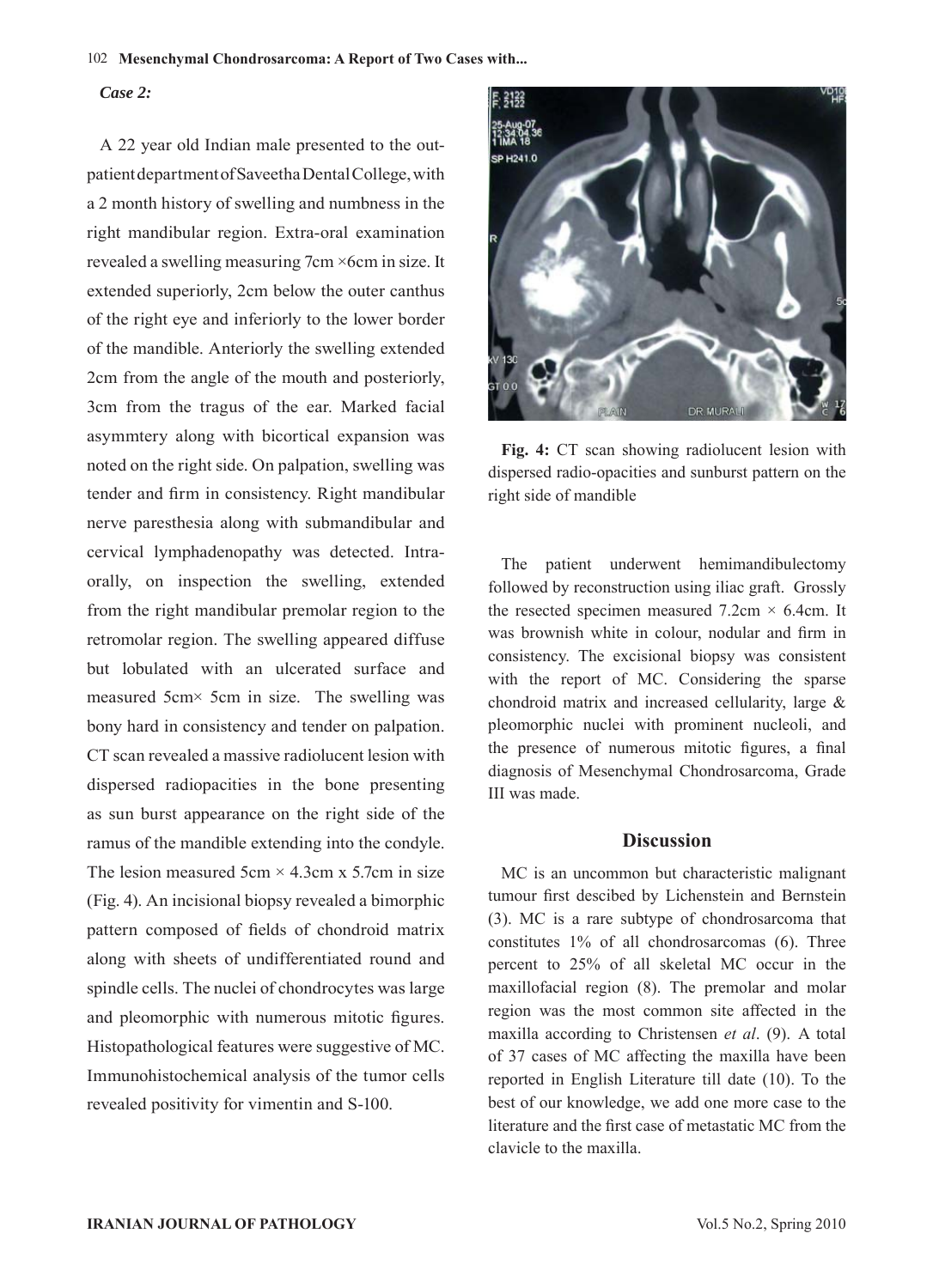In the mandible, 26 cases have been reported in English literature till date. Although the most common location is the premolar- molar area but the symphysis, coronoid and condyle may be involved (8). This is a unique case of MC of mandible extensively involving the condyle.

MC occurs between ages 10 and 30 with a mean age of 29.7 years. There is a predilection for the maxilla followed by mandible in the craniofacial complex (11, 12). Our patients (aged 31years and 22 years) were also within the reported age range and with the same site of occurence. MC is reported to have a 1.6:1 gender predilection for females (10) although the cases we present occurred in males.

The predominant clinical symptom is painless mass or swelling. Other most commonly reported symptoms are nasal obstruction, epistaxis, tooth mobility, headache, bleeding, ulceration, facial asymmetry, paresthesia and trismus (8). In the first case, patient reported with a painful mass along with dysphagia. In the second case, the patient reported with a swelling causing facial asymmetry and paresthesia.

Takahashi *et al.* indicated differences in the radiographic features between mandibular and maxillary lesions. Maxillary MC frequently presents as a radiopaque or mixed mass that commonly invades the maxillary sinus, similar to our first case. Mandibular MC usually appears as a radiolucent lesion with occasional calcifications (13). This coincides with the Second case.

The histopathology of MC is distinct regardless of the site of origin. They are characterised by a biphasic pattern, with a sheet-like or patternless proliferation of small undifferentiated spindle or round cells surrounding discrete nodules of differentiated hyaline cartilage (10). Our findings were also consistent with previous literatures. The differential diagnosis for MCs include other cartilage-containing lesions, such as conventional chondrosarcoma, chondroblastic osteosarcoma however the absence of osteoid matrix, bony trabeculae and alkaline phosphates expressed by the tumor cells exclude this possibility, chondromyxoid fibroma which presents as a lobulated myxoid areas composed of spindle or stellate cells, chondroma, osteochondroma and synovial chondromatosis  $(10,14)$ .

The immunohistochemical profiles of the present

cases were consistent with the literature. The cells of the cartilaginous component demonstrated positive immunostaining for S100 (15). Mesenchymal components were positive for vimentin. Although the S100 protein, vimentin and total collagen immunohistochemical staining is not specific for discriminating this neoplasm. Aigner *et al.* have reported that substantial portion of MC show chondroprogenitor phenotype with an onset in expression of vimentin and collagen type IIA (16). These results establish MC as the very neoplasm of differentiating premesenchymal chondroprogenitor cells (17).

Recent studies showed that malignant mesenchymal chondroblasts exhibit stronger expression of CD99, IL-1alpha, cPKC-alpha, p-PKC-alpha/beta II, PDGFR-alpha, p-JNK, Ki-67, and bcl-2 antigens than their more mature-appearing chondrocytic counterparts in chondrosarcoma. The expressions of both MMP1 and MMP2 have a significant correlation with the tumor grade and a crucial role in invasion of human cartilaginous tumors (16). The cytogenetic factor which instigates this tumour is der (13, 21)  $(q10; q10)$  translocation, unique to MC  $(18)$ .

It is proposed that the most effective therapeutic modality is wide surgical excision, accompanied by radiotherapy, which may play a role, although some believe MC to be a radioresistant tumor.Chemotherapy plays a limited role, and should be employed for high grade mesenchymal tumours, local recurrence with aggressive behaviour, or where there is a potential for metastasis (14).

The prognosis of MC is poor because tumours have a tendency for late recurrence either local or via metastasis. Metastasis of MC is hematogenous and the most common site is the lung and bone (14). We report the first case of a metastatic MC arising in the maxilla from the clavicle in English literature. Niven *et al*. reported that prognosis for maxillary MC is poor and death may occur at a relatively high frequency due to late recurrence or metastasis (10). Unfortunately our patient succumbed to the disease three months after diagnosis. Akpolat and Gok reported that atleast 60% of patients have recurrences within five years of intial treatment (8). Our patient with mandibular MC remains disease free, one year after surgical resection.